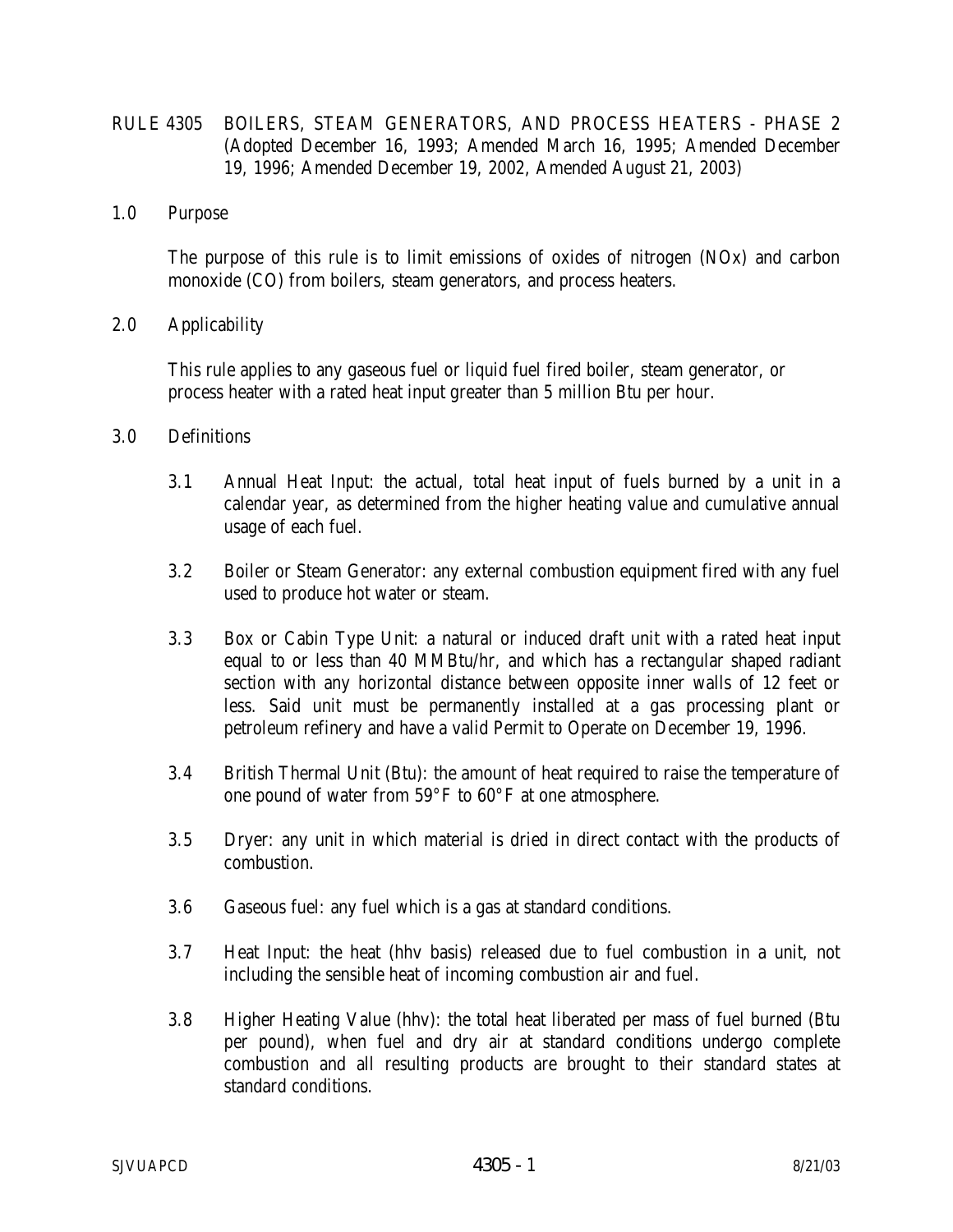- 3.9 Induced Draft Unit: a unit with an air fan located downstream of the combustion chamber, which creates negative pressure on the combustion chamber. This negative pressure draws, or induces, combustion air into the burner register.
- 3.10 Liquid Fuel: any fuel which is a liquid at standard conditions.
- 3.11 Natural Draft Unit: a unit with no combustion air fan or exhaust fan.
- 3.12 NOx Emissions: the sum of oxides of nitrogen expressed as  $NQ_2$  in the flue gas.
- 3.13 Parts Per Million by Volume (ppmv): the ratio of the number of gas molecules of a given species, or group of species, to the number of millions of total gas molecules.
- 3.14 Process Heater: any combustion equipment fired with liquid and/or gaseous fuel and which transfers heat from combustion gases to water or process streams. This definition excludes: kilns or ovens used for drying, baking, cooking, calcining, or vitrifying; and unfired waste heat recovery heaters used to recover sensible heat from the exhaust of combustion equipment.
- 3.15 Public Utilities Commission (PUC) Quality Natural Gas: any gaseous fuel, gascontaining fuel where the sulfur content is no more than one-fourth (0.25) grain of hydrogen sulfide per one hundred (100) standard cubic feet and no more than five (5) grains of total sulfur per one hundred (100) standard cubic feet. PUC quality natural gas also means high methane gas (at least 80% methane by volume) as specified in PUC General order 58-A.
- 3.16 PUC Quality Natural Gas Curtailment: means a shortage in the supply of Public Utility Commission (PUC) quality natural gas, due solely to supply limitations or restrictions in distribution pipelines by the utility supplying the gas, and not due to the cost of natural gas.
- 3.17 Qualified Technician: a stationary source employee or any personnel contracted by a stationary source operator who has a documented training and a demonstrated experience performing tune-ups on a unit to the satisfaction of the APCO. The documentation of tune-up training and experience shall be made available to the APCO upon request.
- 3.18 Rated Heat Input (million Btu per hour): the heat input capacity specified on the nameplate of the unit. If the unit has been physically modified such that its maximum heat input differs from what is specified on the nameplate, the modified maximum heat input shall be considered as the rated heat input and made enforceable by Permit to Operate.
- 3.19 Re-ignition: the relighting of a unit after an unscheduled and unavoidable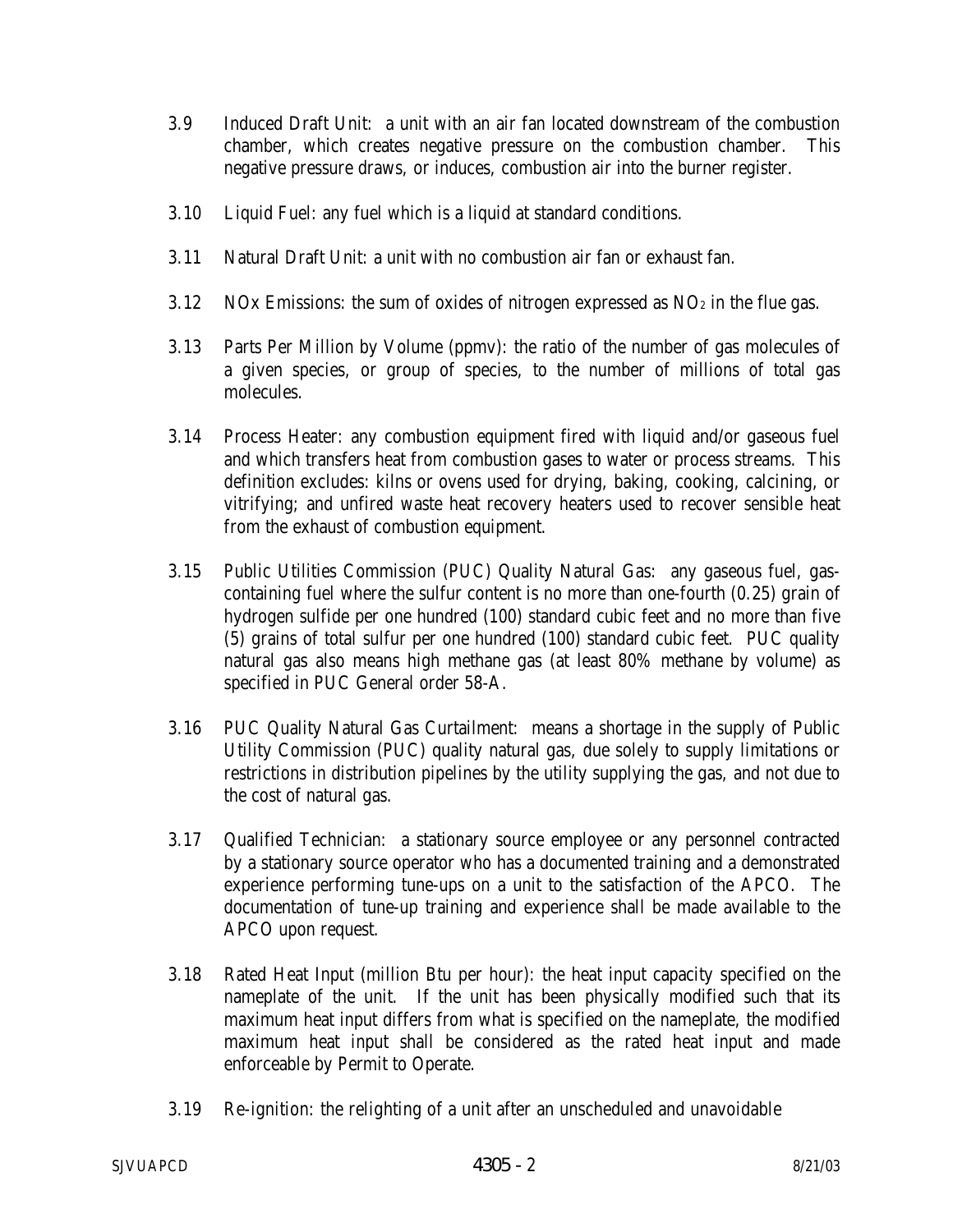interruption or shut off of the fuel flow or electrical power, for a period of less than 30 minutes, due to reasons outside the control of the operator.

- 3.20 Replacement Standby Unit: a unit permanently installed at a single stationary source that replaces a primary unit during breakdown or maintenance of the primary unit. Simultaneous operation of the replacement standby unit and the primary unit shall not occur except during start-up, shutdown, or tune-up of the primary unit.
- 3.21 Shutdown: The period of time during which a unit is taken from an operational to a non-operational status by allowing it to cool down from its operating temperature to ambient temperature as the fuel supply to the unit is completely turned off.
- 3.22 Small Producer: a person who is engaged exclusively in the production of oil, and who produces an average of less than 6000 barrels of crude oil per day from all operations in any one county within the District, and who does not engage in refining, transporting or marketing of refined petroleum products.
- 3.23 Solid Fuel: any fuel which is a solid at standard conditions.
- 3.24 Standard Conditions: standard conditions as defined in Rule 1020 (Definitions).
- 3.25 Start-up: the period of time during which a unit is brought from a shutdown status to its operating temperature and pressure, including the time required by the unit's emission control system to reach full operation.
- 3.26 Unit: any boiler, steam generator or process heater as defined in this rule.
- 3.27 Vertical Cylindrical Process Heater: a bottom-firing, cylindrical natural draft process heater with a rated heat input equal to or less than 40 million Btu/hr. Such unit shall be located at a petroleum refinery.

## 4.0 Exemptions

- 4.1 This rule shall not apply to:
	- 4.1.1 Solid fuel fired units.
	- 4.1.2 Dryers and glass melting furnaces.
	- 4.1.3 Kilns and smelters where the products of combustion come into direct contact with the material to be heated.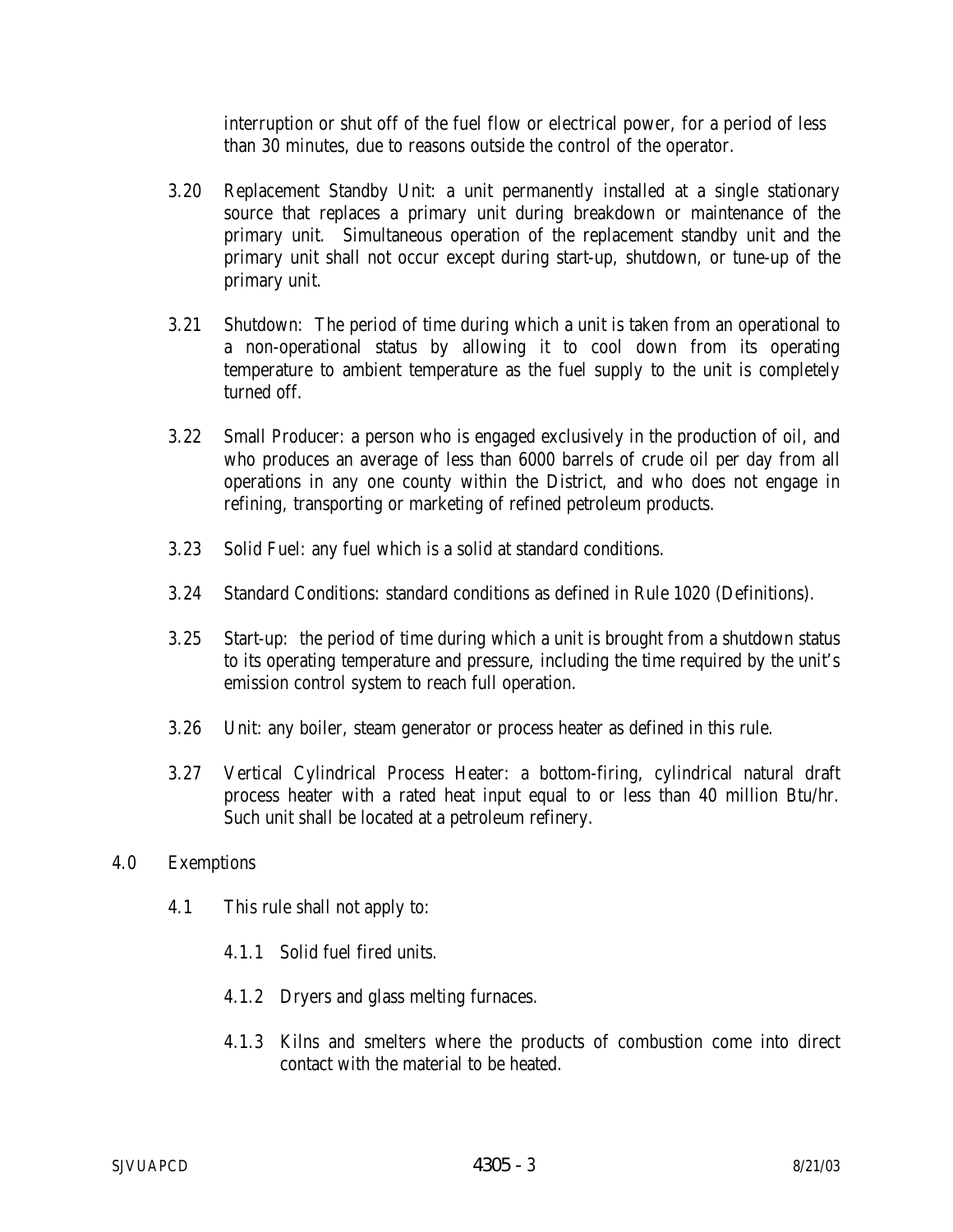- 4.1.4 Unfired or fired waste heat recovery boilers that are used to recover or augment heat from the exhaust of combustion turbines or internal combustion engines.
- 4.1.5 Any unit in which the rated heat input of each burner is less than or equal to 5 million Btu per hour as specified on the Permit to Operate, and in which each burner's products of combustion do not come into contact with the products of combustion of any other burner.
- 4.2 The requirements of Section 5.1 and 5.3 shall not apply to a unit when burning any fuel other than PUC quality natural gas during PUC quality natural gas curtailment provided fuels other than natural gas are burned no more than 336 cumulative hours in a calendar year plus 48 hours per calendar year for equipment testing, as limited by Permit to Operate.
- 4.3 Except for the provisions of Section 6.1 and either Section 5.2.1 or 5.2.2, this rule shall not apply to units operated exclusively in the months of November, December, January, or February for less than 500 hours during these four consecutive months as limited by Permit to Operate.

## 5.0 Requirements

All ppmv emission limits specified in this section are referenced at dry stack gas conditions and 3.00 percent by volume stack gas oxygen. Emission concentrations shall be corrected to 3.00 percent oxygen in accordance with Section 8.1.

5.1 Except for units subject to Section 5.2, NOx emissions shall not exceed:

| 5.1.1 |                                                                                              | Operated on<br><b>Gaseous fuel</b> | <b>Operated on Liquid</b><br>Fuel |
|-------|----------------------------------------------------------------------------------------------|------------------------------------|-----------------------------------|
|       | For all units, except box or<br>cabin type units and vertical<br>cylindrical process heaters | 30 ppmv or<br>0.036 lb/MMBtu       | 40 ppmy or<br>$0.052$ lb/MMBtu    |
|       | For box or cabin type units,<br>and vertical cylindrical<br>process heaters                  | 147 ppmy or<br>0.18 lb/MMBtu       | 155 ppmy or<br>0.2 lb/MMBtu       |

 5.1.2 When a unit is operated on combinations of gaseous fuel and liquid fuel the NOx limit shall be the heat input weighted average of the limits specified in Section 5.1.1, as calculated by the equation below.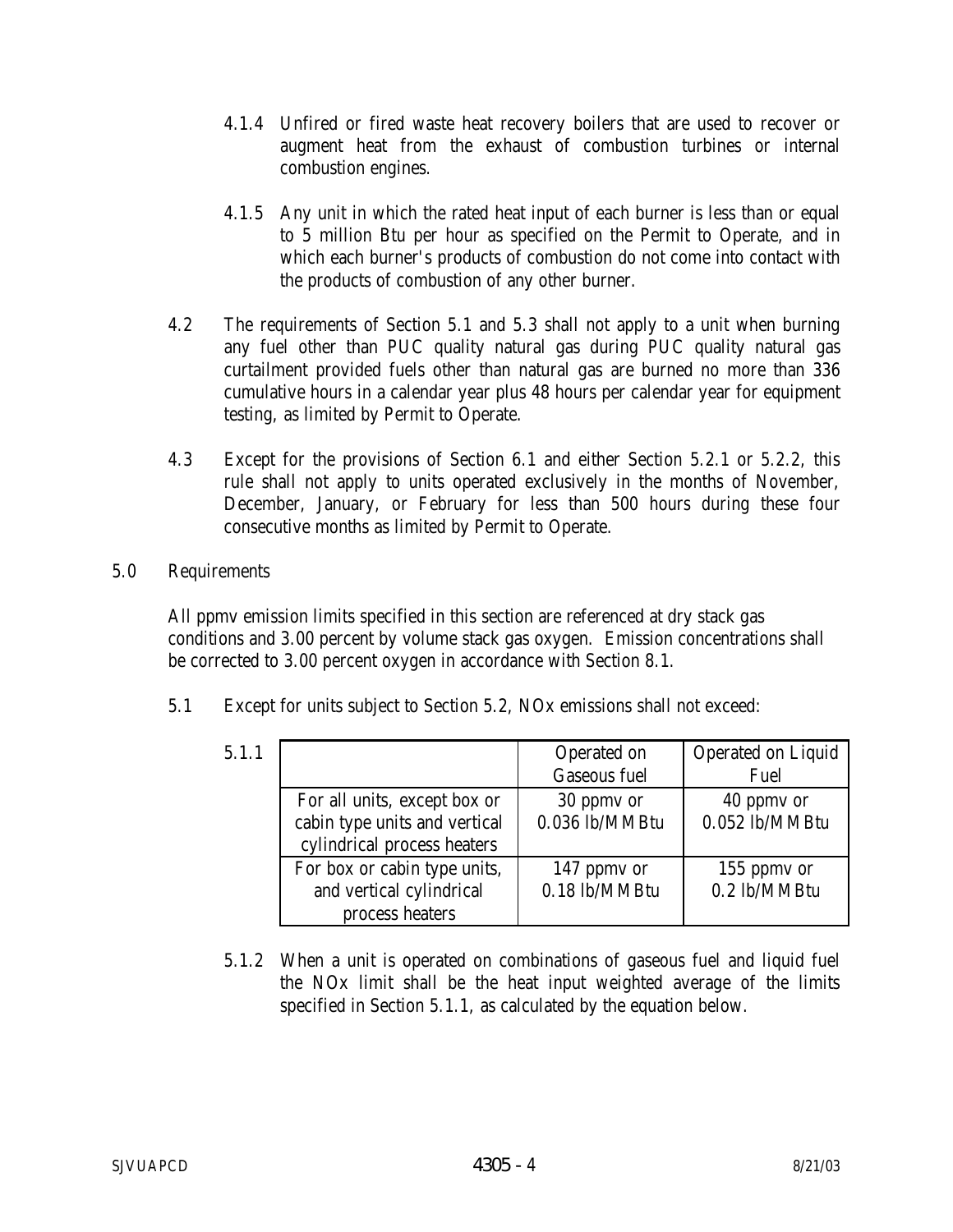*G L NOx* limit for gaseous fuel  $x G$ ) + (*NOx* limit for liquid fuel  $x L$ + Weighted Average Limit  $= \frac{(NOx \text{ limit for gaseous fuel } x G) + (NOx \text{ limit for liquid fuel } x L)}{2 \pi G}$ 

- Where:  $G =$  annual heat input from gaseous fuel  $L =$  annual heat input from liquid fuel
- 5.2 For each unit that is operated with an annual heat input less than 30 billion Btu as made enforceable by Permit to Operate, or any permitted replacement standby unit that is operated with an annual heat input less than 90 billion Btu as made enforceable by Permit to Operate, the operator shall comply with one of the following:
	- 5.2.1 tune the unit at least once each calendar year in which it operates by a qualified technician in accordance with the procedure described in Rule 4304 (Equipment Tuning Procedure for Boilers, Steam Generators, and Process Heaters); or
	- 5.2.2 operate the unit in a manner that maintains exhaust oxygen concentrations at less than or equal to 3.00 percent by volume on a dry basis; or
	- 5.2.3 operate the unit in compliance with the applicable emission requirements of Sections 5.1 and 5.3.
- 5.3 For units subject to Section 5.1, carbon monoxide emissions shall not exceed 400 ppmv.
- 5.4 Monitoring Provisions
	- 5.4.1 The operator of any unit which simultaneously fires gaseous and liquid fuels, and is subject to the requirements of Section 5.1 and 5.3, shall install and maintain an operational non-resettable, totalizing mass or volumetric flow meter in each fuel line to each unit. Volumetric flow measurements shall be compensated for temperature and pressure.
	- 5.4.2 The operator of any unit subject to the applicable emission limits in Section 5.1, 5.2.3, and 5.3 shall either install and maintain an operational APCO approved Continuous Emissions Monitoring System (CEMS) for NOx, CO, and oxygen, as identified in Rule 1080 (Stack Monitoring), or install and maintain APCO-approved Alternate Monitoring System. An APCO approved CEMS shall comply with the requirements of 40 Code of Federal Regulation (CFR) Part 51, 40 CFR Parts 60.7 and 60.13 (except subsection h), 40 CFR 60 Appendix B (Performance Specifications) and 40 CFR 60 Appendix F (Quality Assurance Procedures, and applicable provisions of Rule 1080 (Stack Monitoring). An APCO approved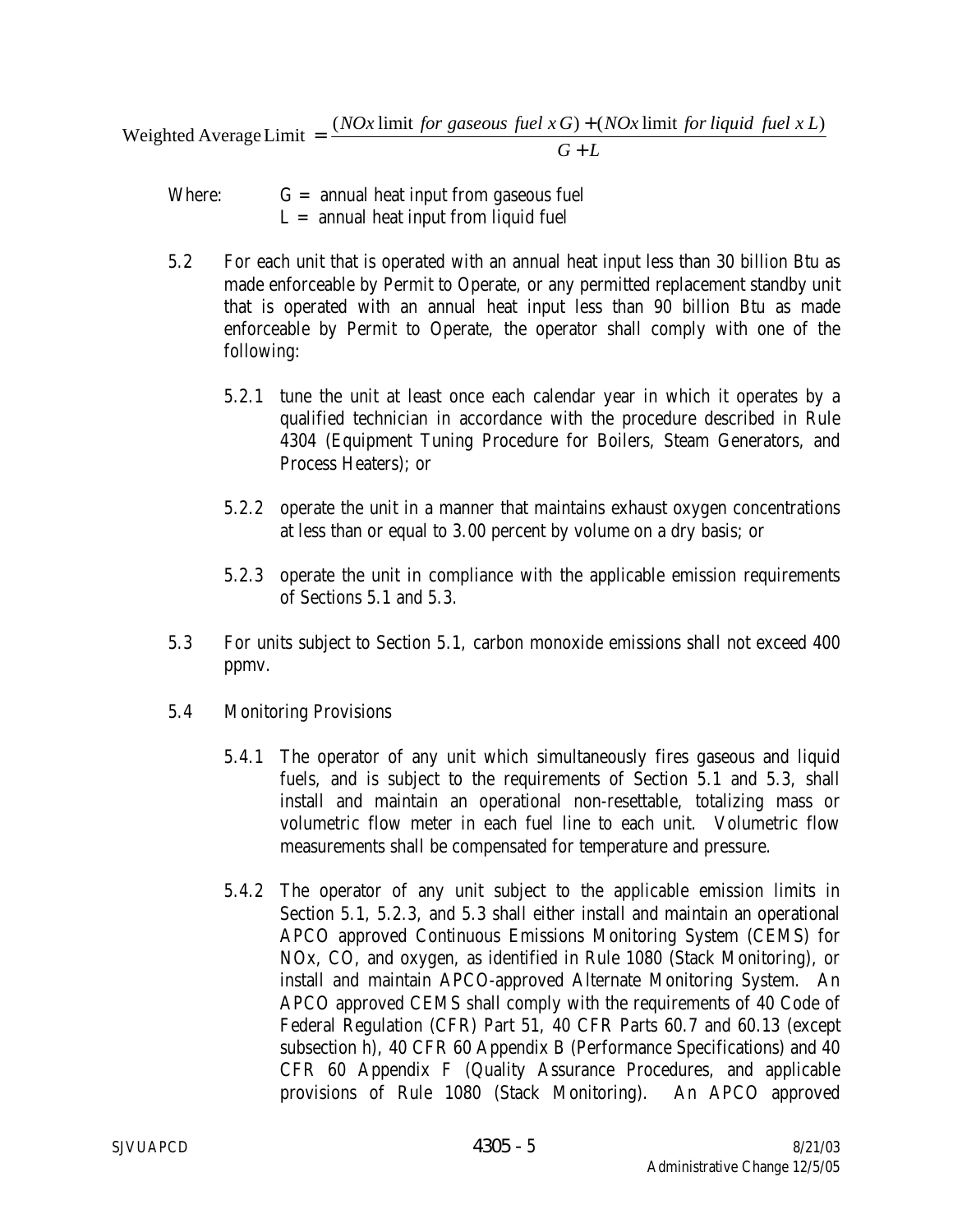Alternate Emission Monitoring System shall monitor one or more of the following:

- 5.4.2.1 periodic NOx and CO exhaust emission concentrations,
- 5.4.2.2 periodic exhaust oxygen concentration,
- 5.4.2.3 flow rate of reducing agent added to exhaust,
- 5.4.2.4 catalyst inlet and exhaust temperature,
- 5.4.2.5 catalyst inlet and exhaust oxygen concentration,
- 5.4.2.6 periodic flue gas recirculation rate,
- 5.4.2.7 other operational characteristics.
- 5.4.3 For units subject to the requirements of Section 5.2.1 or 5.2.2, monitor operational characteristics recommended by the manufacturer and approved by the APCO.
- 5.4.4 The operator of any unit subject to Section 5.2.1 or 5.2.2 shall install and maintain an operational non-resettable, totalizing mass or volumetric flow meter in each fuel line to each unit. Volumetric flow measurements shall be periodically compensated for temperature and pressure. A master meter, which measures fuel to all units in a group of similar units, may satisfy these requirements if approved by the APCO in writing. The cumulative annual fuel usage may be verified from utility service meters, purchase or tank fill records, or other acceptable methods, as approved by the APCO.
- 5.5 Compliance Determination
	- 5.5.1 The operator of any unit shall have the option of complying with either the heat input (lb/MMBtu) emission limits or the concentration (ppmv) emission limits specified in Section 5.1. The emission limits selected to demonstrate compliance shall be specified in the source test proposal pursuant to Rule 1081 (Source Sampling).
	- 5.5.2 All emissions measurements shall be made with the unit operating either at conditions representative of normal operations or conditions specified in the Permit to Operate. No determination of compliance with the requirements of Section 5.1 or 5.3 shall be established within two hours after a continuous period in which fuel flow to the unit is shut off for 30 minutes or longer, or within 30 minutes after a re-ignition as defined in Section 3.0. Until February 21, 2004, no determination of compliance with the requirements of Section 5.1 or 5.3 shall be established during start-up or shutdown.
	- 5.5.3 All Continuous Emissions Monitoring System (CEMS) emissions measurements shall be averaged over a period of 15 consecutive minutes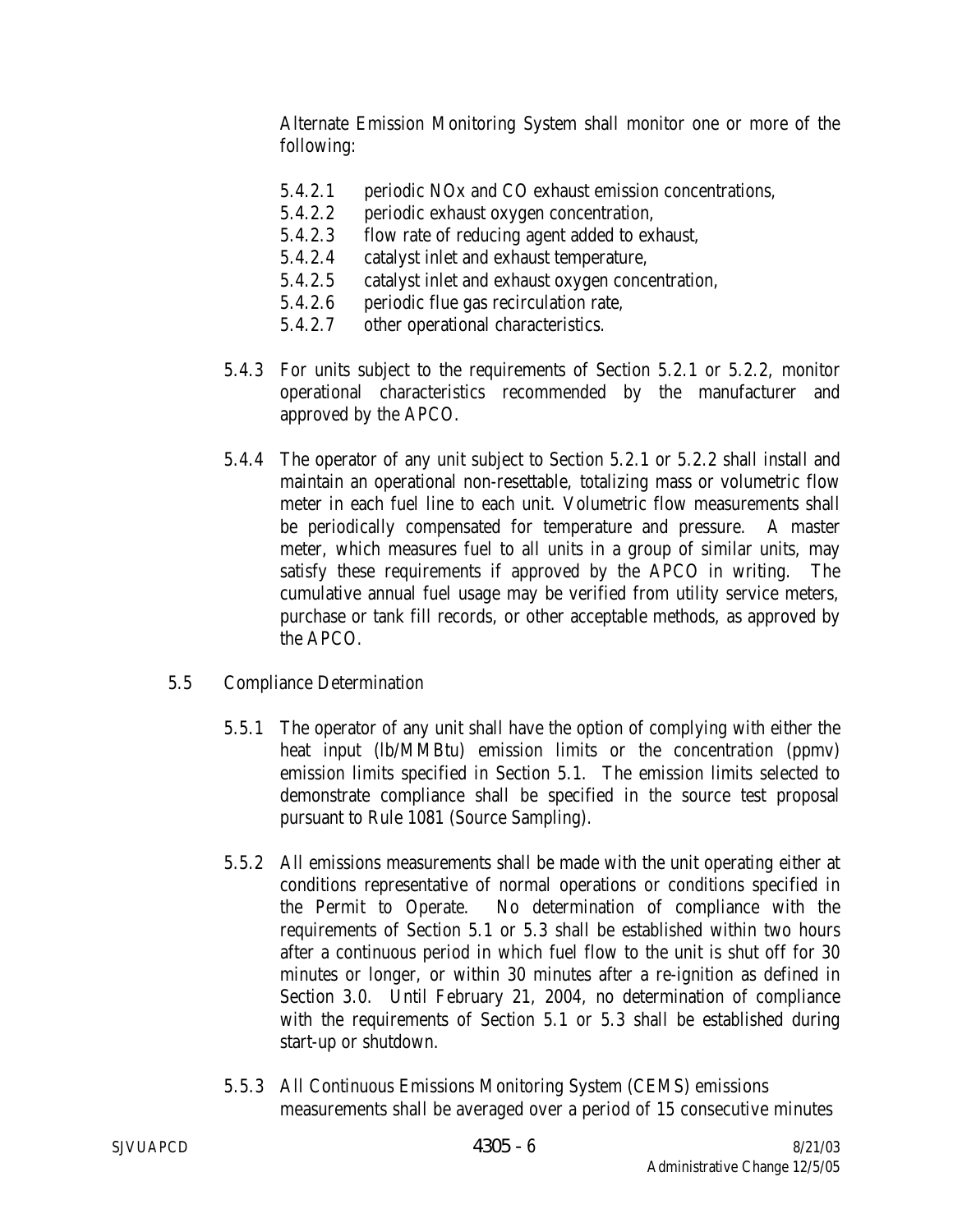to demonstrate compliance with the applicable emission limits of this rule. Any 15-consecutive-minute block average CEMS measurement exceeding the applicable emission limits of this rule shall constitute a violation of this rule.

- 5.5.4 For emissions monitoring pursuant to Sections 5.4.2, 5.4.2.1, and 6.3.1 using a portable NOx analyzer as part of an APCO approved Alternate Emissions Monitoring System, emission readings shall be averaged over a 15 consecutive-minute period by either taking a cumulative 15 consecutive-minute sample reading or by taking at least five (5) readings evenly spaced out over the 15-consecutive-minute period.
- 5.5.5 For emissions source testing performed pursuant to Section 6.3.1 for the purpose of determining compliance with an applicable standard or numerical limitation of this rule, the arithmetic average of three (3) 30 consecutive-minute test runs shall apply. If two (2) of three (3) runs are above an applicable limit the test cannot be used to demonstrate compliance with an applicable limit.
- 5.5.6 Start-up and Shutdown Requirements

On and after February 22, 2004, the emission limits in Sections 5.1, 5.2.3, and 5.3 shall not apply during start-up or shutdown provided the operator complies with the requirements specified below.

- 5.5.6.1 The duration of each start-up or each shutdown shall not exceed two hours.
- 5.5.6.2 The emission control system shall be in operation and emissions shall be minimized insofar as technologically feasible during start-up or shutdown.
- 5.5.6.3 Notwithstanding the requirement of Section 5.5.6.1, an operator may submit an application for a Permit to Operate condition to allow more than two hours for each start-up or each shutdown provided the operator meets all of the conditions specified in Sections 5.5.6.3.1 through 5.5.6.4.
	- 5.5.6.3.1 The maximum allowable duration of start-up or shutdown will be determined by the APCO. The allowable duration of start-up shall not exceed twelve hours and the allowable duration of shutdown shall not exceed nine hours.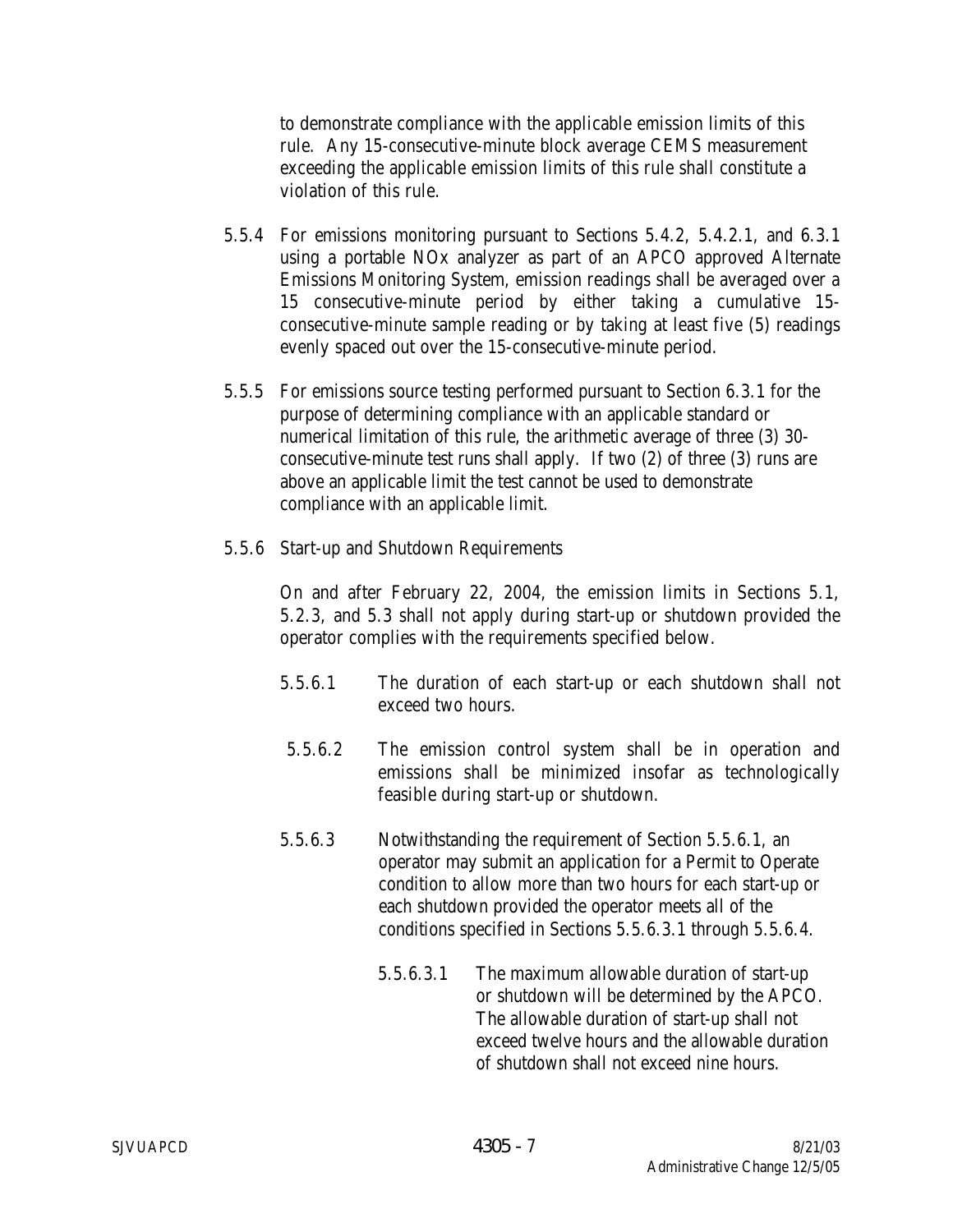- 5.5.6.3.2 The APCO will only approve start-up or shutdown duration longer than two hours when the application meets the following conditions.
	- 5.5.6.3.2.1 clearly identifies the control technologies or strategies to be utilized; and
	- 5.5.6.3.2.2 describes what physical conditions prevail during start-up or shutdown periods that prevent the controls from being effective; and
	- 5.5.6.3.2.3 provides a reasonably precise estimate as to when the physical conditions will have reached a state that allows for the effective control of emissions.
- 5.5.6.4 The operator shall submit to the APCO any information deemed necessary by the APCO to determine the appropriate length of start-up or shutdown. The information shall include, but is not limited to the following:
	- 5.5.6.4.1 a detailed list of activities to be performed during start-up or shutdown and a reasonable explanation for the length of time needed to complete each activity; and

5.5.6.4.2 a description of the material process flow rates and system operating parameters, etc., the operator plans to evaluate during the process optimization; and

- 5.5.6.4.3 an explanation of how the activities and process flow affect the operation of the emissions control equipment; and 5.5.6.4.4 basis for the requested additional duration of
- 5.5.6.5 Permit to Operate modification solely to include start-up or shutdown conditions shall be exempt from the Best Available Control Technology (BACT) and offset

start-up or shutdown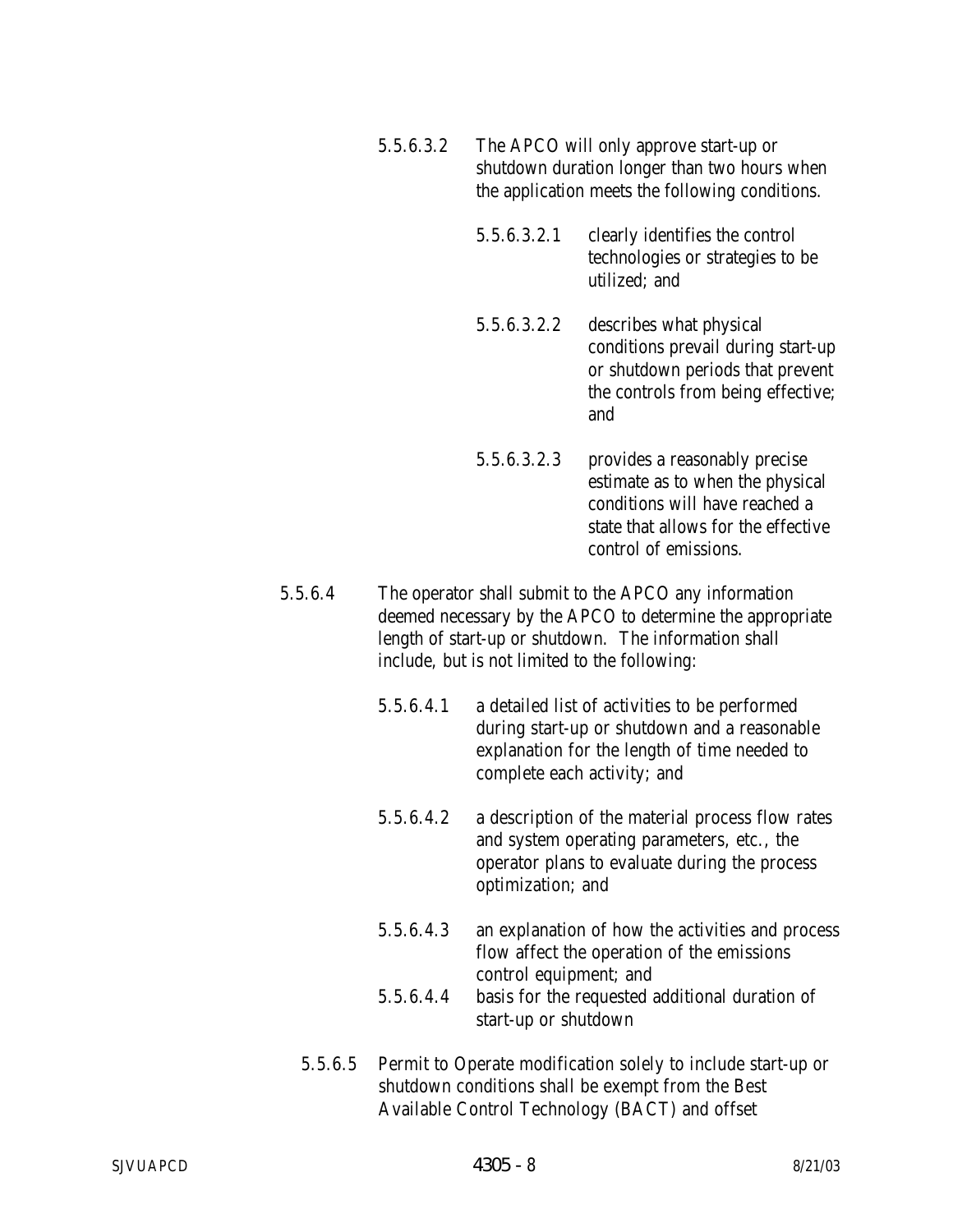requirements of Rule 2201 (New and Modified Stationary Source Review Rule) for applications for Authority to Construct that are submitted and are approved by the APCO before February 21, 2004.

- 5.6 The operator of any functionally identical replacement for a box or cabin type unit shall not operate such unit in a manner which results in a measured NOx emissions concentration of greater than 30 ppmv when firing on gaseous and 40 ppmv when firing on liquid fuel.
- 6.0 Administrative Requirements
	- 6.1 Recordkeeping

 The records required by Sections 6.1.1 through 6.1.5 shall be maintained for five calendar years and shall be made available to the APCO upon request. Failure to maintain records that demonstrate compliance or that documents the applicable exempt status requirements of this rule shall constitute a violation of this rule.

- 6.1.1 The operator of any unit operated under the exemption of Section 4.2 shall monitor and record for each unit the cumulative annual hours of operation on each fuel other than natural gas during natural gas curtailment and during equipment testing. Failure to maintain records required by Section 6.1.1 or information contained in the records that demonstrates noncompliance with the conditions for exemption under Section 4.2 will result in loss of exemption status. On and after August 21, 2003, any unit losing an exemption status shall be brought into full compliance with this rule as specified in Section 7.5.
- 6.1.2 The operator of any unit operated under the exemption of Section 4.3 shall monitor and record for each unit the cumulative annual hours of operation. Failure to maintain the records required by Section 6.1.2 or information contained in the records that demonstrate noncompliance with the conditions for exemption under Section 4.3 will result in loss of exemption status. On and after August 21, 2003, any unit losing an exemption status shall be brought into full compliance with this rule as specified in Section 7.5.
- 6.1.3 The operator of any unit subject to Section 5.2.1 or Section 5.2.2 shall record the amount of fuel use on a monthly basis for each unit, or for a group of units as specified in Section 5.4.4.
- 6.1.4 On and after August 21, 2003, the operator of any unit subject to Section 5.2.1 or Section 6.3.1 shall maintain records to verify that tune-up and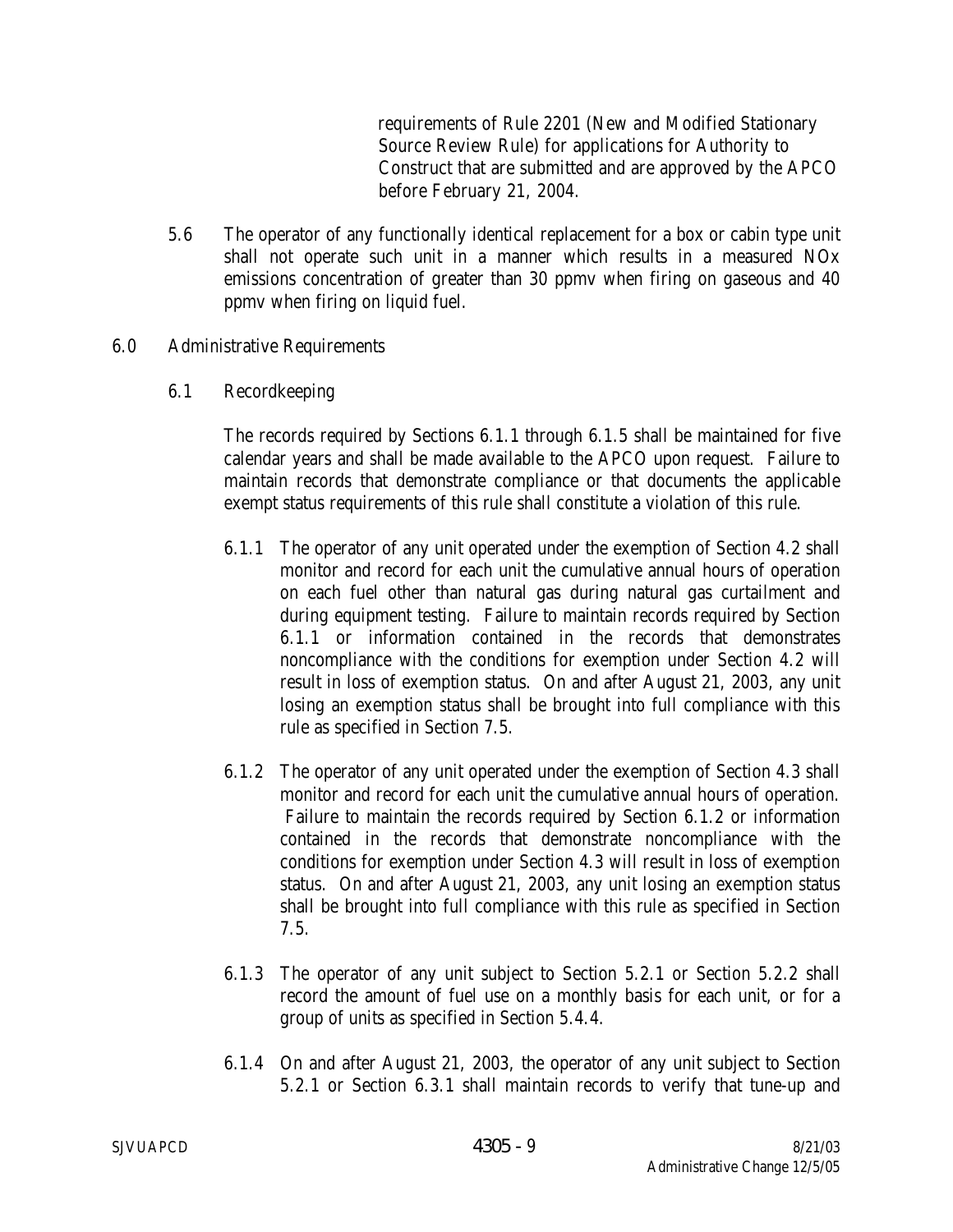monthly monitoring of the operational characteristics of the unit have been performed.

- 6.1.5 On and after August 21, 2003, the operator of any unit performing start-up or shutdown pursuant to Section 5.5.6 shall keep records of the duration of start-up or shutdown.
- 6.2 Test Methods

The following test methods shall be used unless otherwise approved by the APCO and EPA.

- 6.2.1 Fuel hhv shall be certified by third party fuel supplier or determined by:
	- 6.2.1.1 ASTM D 240-87 or D 2382-88 for liquid hydrocarbon fuels;
	- 6.2.1.2 ASTM D 1826-88 or D 1945-81 in conjunction with ASTM D 3588-89 for gaseous fuels.
- 6.2.2 Oxides of nitrogen (ppmv) EPA Method 7E, or ARB Method 100.
- 6.2.3 Carbon monoxide (ppmv) EPA Method 10, or ARB Method 100.
- 6.2.4 Stack gas oxygen EPA Method 3 or 3A, or ARB Method 100.
- 6.2.5 NOx Emission Rate (Heat Input Basis) EPA Method 19.
- 6.2.6 Stack gas velocities EPA Method 2.
- 6.2.7 Stack gas moisture content EPA Method 4.
- 6.3 Compliance Testing
	- 6.3.1 Each unit subject to Section 5.1 or 5.2.3 shall be source tested to determine compliance with the applicable requirements of Section 5.1 and 5.3 at least once every 12 months. Gaseous fuel fired units demonstrating compliance on two consecutive 12-month source tests may defer the following source test for up to 36 months. On and after August 21, 2003, during the 36-month source testing interval, the operator shall tune the unit in accordance with the provisions of Section 5.2.1, and shall monitor, at least on a monthly basis, the unit's operational characteristics recommended by the manufacturer to ensure compliance with the emission limits specified in Sections 5.1.1 and 5.2.3. Tune-ups required by Sections 5.2.1 and 6.3.1 do not need to be performed for units that operate an APCO approved CEMS or an APCO approved Alternate Monitoring System where the applicable emission limits are periodically monitored. If the result of the 36-month source testing demonstrates that the unit does not meet the applicable emission limits specified in Sections 5.1.1 and 5.3, the source testing frequency shall revert to at least once every 12 months. Failure to comply with the requirements Section 6.3.1, or any source test results that exceed the emission limits in Sections 5.1.1 and 5.2.3 shall constitute a violation of this rule.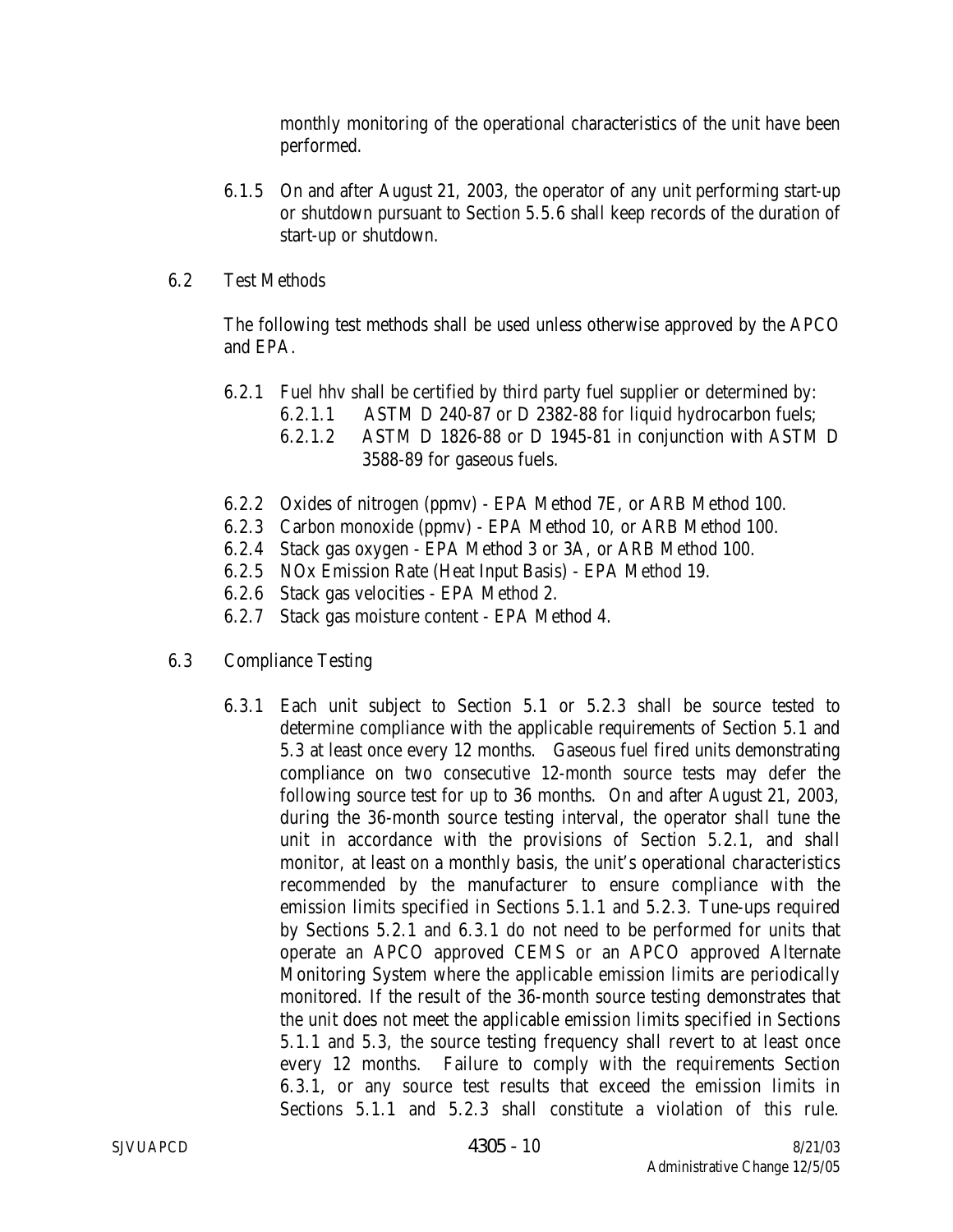- 6.3.2 In lieu of compliance with Section 6.3.1, compliance with the applicable limits shall be demonstrated by submittal of annual emissions test results to the District from a unit or units that represents a group of units, provided:
	- 6.3.2.1 All units in the group are initially source tested. The emissions from all test runs from units within the group are less than 90% of the permitted value, and the emissions do not vary greater than 25% from the average of all test runs; and
	- 6.3.2.2 All units in a group are similar in terms of rated heat input, make and series, operational conditions, fuel used, and control method. No unit with a rated heat input greater than 100 MMBtu shall be considered as part of the group; and
	- 6.3.2.3 The group is owned by a single owner and is located at a single stationary source; and
	- 6.3.2.4 Selection of the representative unit(s) is approved by the APCO prior to testing; and
	- 6.3.2.5 The number of representative units source tested shall be at least 30% of the total number of units in the group. The representative tests shall rotate each year so that within three years all units in the group have been tested at least once; and
	- 6.3.2.6 All units in the group shall have received the similar maintenance and tune-up procedures as the representative unit(s). By December 30, 2003, the operator shall submit to the APCO the specific maintenance procedures to be performed on each unit that will be included in the group for representative testing. Such maintenance procedures shall be specified in the Permit to Operate for units that are included in the group for representative testing. Any maintenance work on a unit which has no effect on emissions standards and which is not specified in the maintenance procedures shall be submitted to the APCO for approval before such unit can be included as part of the group for representative testing. Any unit that necessitates any maintenance work which has an effect on emission standards and is beyond the maintenance procedures identified in the Permit to Operate, shall not be included as part of the group for representative testing. The unit shall be source tested in accordance with the provisions of Section 6.3.1; and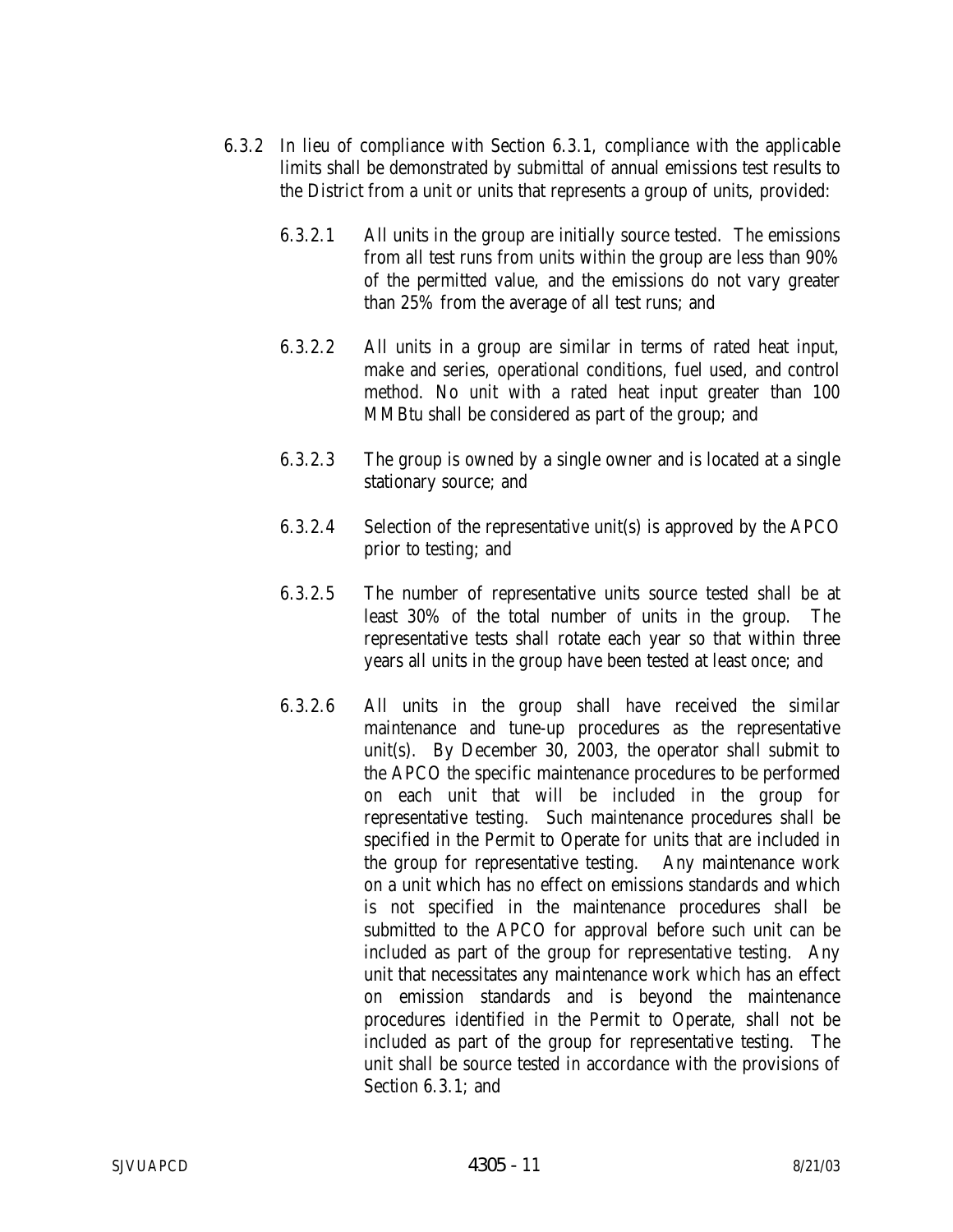- 6.3.2.7 Should any of the representative units exceed the required emission limits, each of the units in the group shall demonstrate compliance by source testing. Failure to complete source testing of each unit in the group within 90 days of the failed representative testing shall result in the untested units in the group being in violation of this rule. After compliance with the requirements of Section 6.3.2.7 has been demonstrated, subsequent source testing shall be performed pursuant to Sections 6.3.1 or 6.3.2.
- 6.4 Emission Control Plan

 Effective December 19, 1996, the owner of any unit shall submit to the APCO for approval an Emissions Control Plan according to the schedule in Section 7.1. For each unit, the plan shall contain the following:

- 6.4.1 Permit to Operate number,
- 6.4.2 Fuel type and hhv,
- 6.4.3 Annual fuel consumption (Btu/yr),
- 6.4.4 Current emission level, including method used to determine emission level, and
- 6.4.5 Plan of actions, including a schedule of increments of progress, which will be taken to satisfy the requirements of Section 5.0 and the compliance schedule in Section 7.0.
- 7.0 Compliance Schedule
	- 7.1 Group I through Group VII units, as defined in Sections 7.1.1 through 7.1.7, shall be in compliance with applicable requirements according to the schedule listed in Table 1.

| Group | <b>Emission Control Plan</b> | <b>ATC</b> Application | <b>Full Compliance</b> |
|-------|------------------------------|------------------------|------------------------|
|       | 6/16/95                      | 6/16/95                | 12/16/97               |
| П     | 6/16/95                      | 6/16/97                | 12/16/99               |
| III   | $6/16/95$ , except as        | 6/16/98                | 12/31/2000             |
|       | provided in Section 7.3      |                        |                        |
| IV    |                              |                        | 12/16/94               |
|       | 6/19/97                      |                        | 12/19/97               |
| VI    | 6/19/97                      | 6/19/97                | 5/31/99                |
| VH    | 6/19/97                      | 5/31/99                | 5/31/2001              |

TABLE 1 - Compliance Schedules

 7.1.1 Group I units are those with annual heat input equal to or greater than 90 billion Btu requiring the installation of equipment to comply with applicable requirements.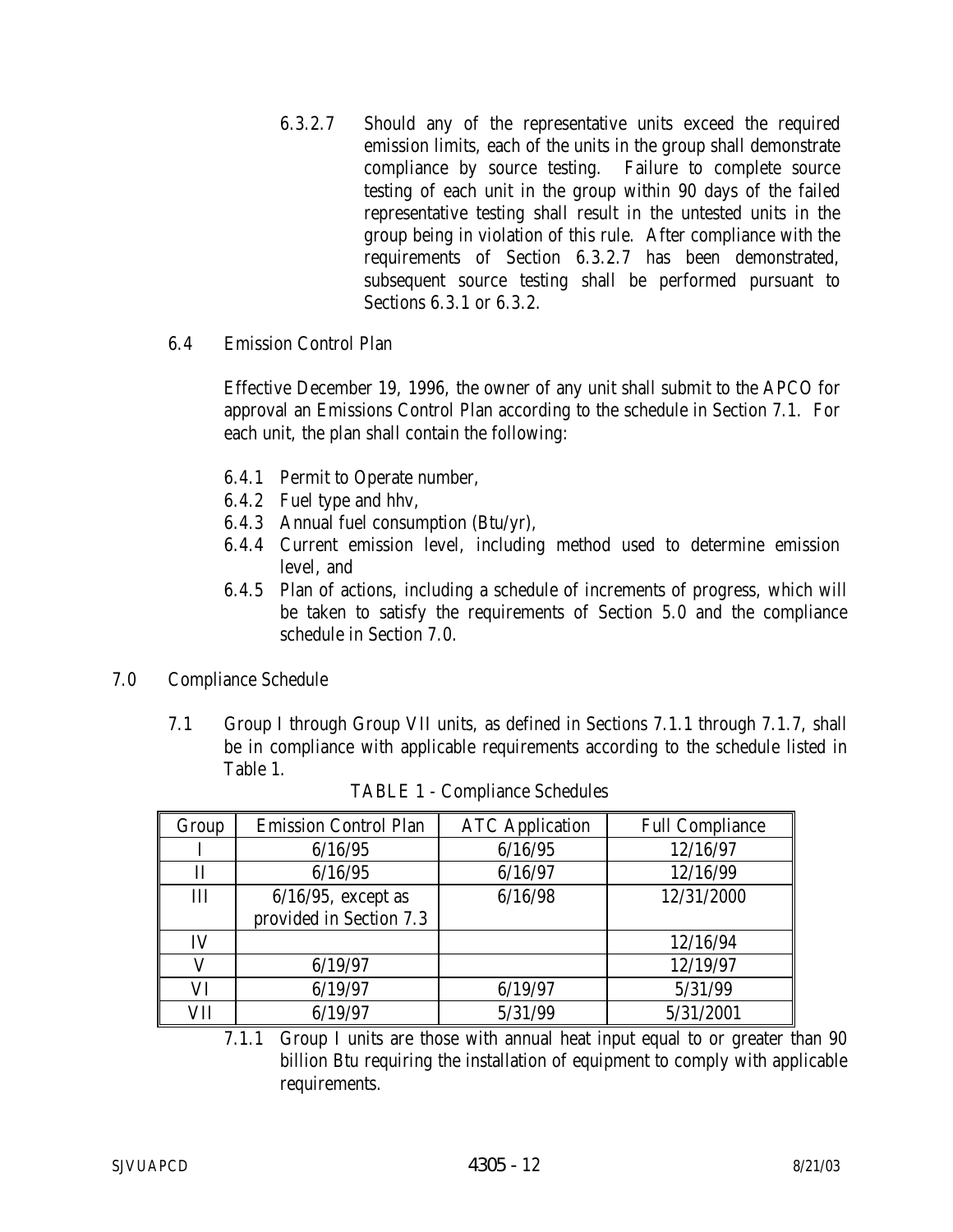- 7.1.2 Group II units are those with annual heat input equal to or greater than 90 billion Btu requiring the installation of equipment to comply with applicable requirements, and that meet one or more of the conditions in Sections 7.1.2.1 through 7.1.2.5.
	- 7.1.2.1 On June 16, 1995, the unit's NOx emissions were within 0.025 lb/MMBtu of the applicable limit in Section 5.1, and
		- 7.1.2.1.1 the unit's Permit to Operate limited NOx emissions to within 0.025 lb/MMBtu of the applicable limit in Section 5.1, or
		- 7.1.2.1.2 a complete application for Authority to Construct had been submitted to limit the unit's NOx emissions to within 0.025 lb/MMBtu of the applicable limit in Section 5.1.
	- 7.1.2.2 On June 16, 1995, the unit had a rated heat input of less than or equal to 35 million Btu per hour; or
	- 7.1.2.3 On June 16, 1995, the unit was identified to be shutdown or replaced to comply with this rule; or
	- 7.1.2.4 On June 16, 1995, the method of achieving compliance identified a change of fuel type or quality; or
	- 7.1.2.5 On June 16, 1995, the unit was identified as, and continues to be fired exclusively on liquid fuel and is owned by a small producer.
- 7.1.3 Group III units are those associated with any petroleum refinery engaged in the production of state required reformulated fuels.
- 7.1.4 Group IV units are those with annual heat input equal to or greater than 90 billion Btu that do not require the installation of equipment to comply with applicable requirements.
- 7.1.5 Group V units are those:
	- 7.1.5.1 with annual heat input less than 90 billion Btu that do not require the installation of equipment to comply with requirements of Section 5.1, and 5.3; or
	- 7.1.5.2 subject to Section 5.2.1 or 5.2.2.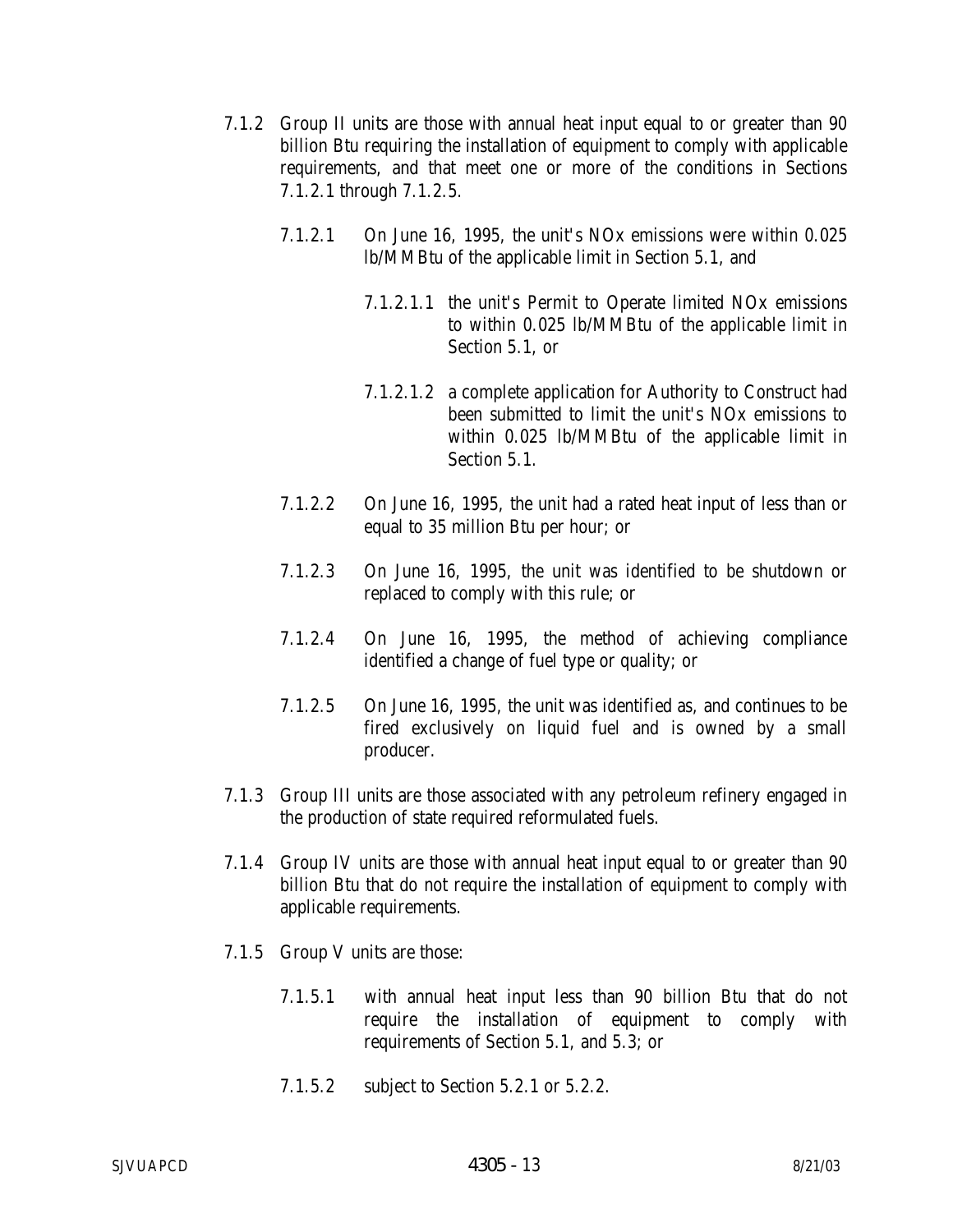- 7.1.6 Group VI units are those:
	- 7.1.6.1 with annual heat input less than 90 billion Btu and requiring the installation of equipment to comply with requirements of Section 5.1, and 5.3; or
	- 7.1.6.2 natural draft units rated less than or equal to 40 MMBtu/hr; or
	- 7.1.6.3 box or cabin type units; or
	- 7.1.6.4 vertical cylindrical process heaters.
- 7.1.7 Group VII units are those:
	- 7.1.7.1 with annual heat input less than 90 billion Btu for which the method of achieving compliance includes change of fuel type or quality; or
	- 7.1.7.2 with annual heat input less than 90 billion Btu which will be shutdown or replaced to comply with this rule.
- 7.2 As shown in Table 1, the column labeled:
	- 7.2.1 "Emission Control Plan" identifies the date by which the owner shall submit an Emission Control Plan pursuant to Section 6.4 which identifies all units subject to this rule and units exempted by Section 4.3. The Emission Control Plan shall identify steps to be taken to comply with this rule.
	- 7.2.2 "ATC Application" identifies the date by which the owner shall submit a complete application for Authority to Construct for necessary modifications to each unit.
	- 7.2.3 "Full Compliance" identifies the date by which the owner shall demonstrate that each unit is in compliance with applicable requirements.
- 7.3 The operator of any Group III unit shall submit an Emission Control Plan by June 19, 1997 for:
	- 7.3.1 any unit with annual heat input less than 90 billion Btu, or
	- 7.3.2 any natural draft unit with a rated heat input less than or equal to 40 MMBtu/hr.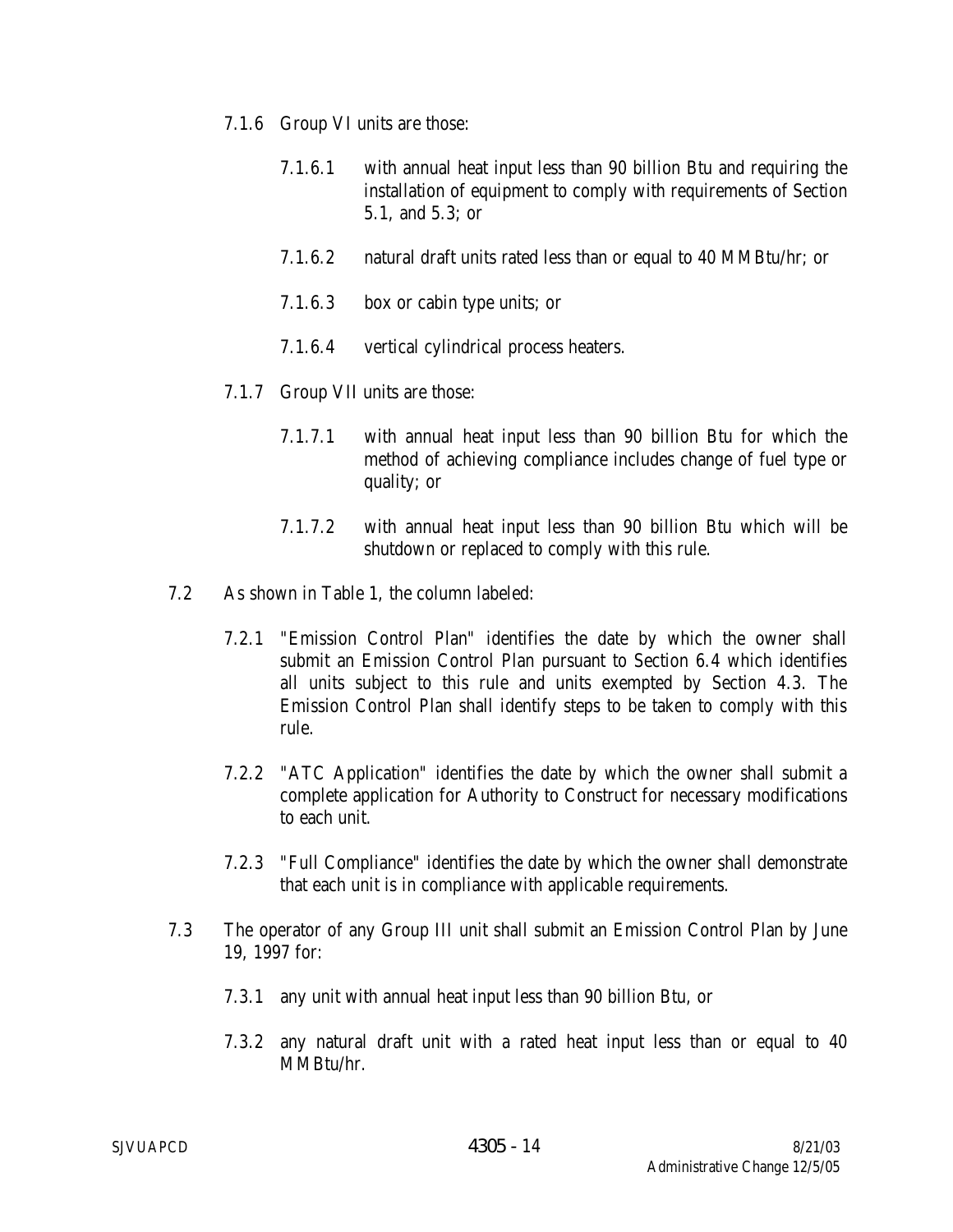- 7.4 The operator of any Group I, II, III, or IV unit that was not in operation on or before December 16, 1993, or any Group V, VI, or VII unit that is not in operation on or before December 19, 1996, shall:
	- 7.4.1 comply with the schedule in Section 7.1, or
	- 7.4.2 submit a complete application for Authority to Construct for any modifications necessary to comply with this rule prior to operation of the unit, and comply with the applicable provisions of this rule upon initial operation of the unit.
- 7.5 The operator of a unit which, after August 21, 2003, exceeds an hours of operation, fuel use, or heat input limit specified in Sections 4.2, 4.3, or 5.2 shall be in compliance with the applicable requirements of this rule on the date that the exemption status is lost.

## 8.0 Calculations

 8.1 All ppmv emission limits specified in Section 5.0 are referenced at dry stack gas conditions and 3.00 percent by volume stack gas oxygen. Emission concentrations shall be corrected to 3.00 percent oxygen as follows:

> measured [ppm NOx]corrected =  $\frac{17.95\%}{20.95\% - [%O2]$  measured x [ppm NOx]

$$
[ppm\,CO]_{\text{corrected}} = \frac{17.95\%}{20.95\% - [\%O2]_{\text{measured}}} \; x \; [ppm\,CO]_{\text{measured}}
$$

 8.2 All pounds per million Btu NOx emission rates shall be calculated as pounds of nitrogen dioxide per million Btu of heat input (hhv).